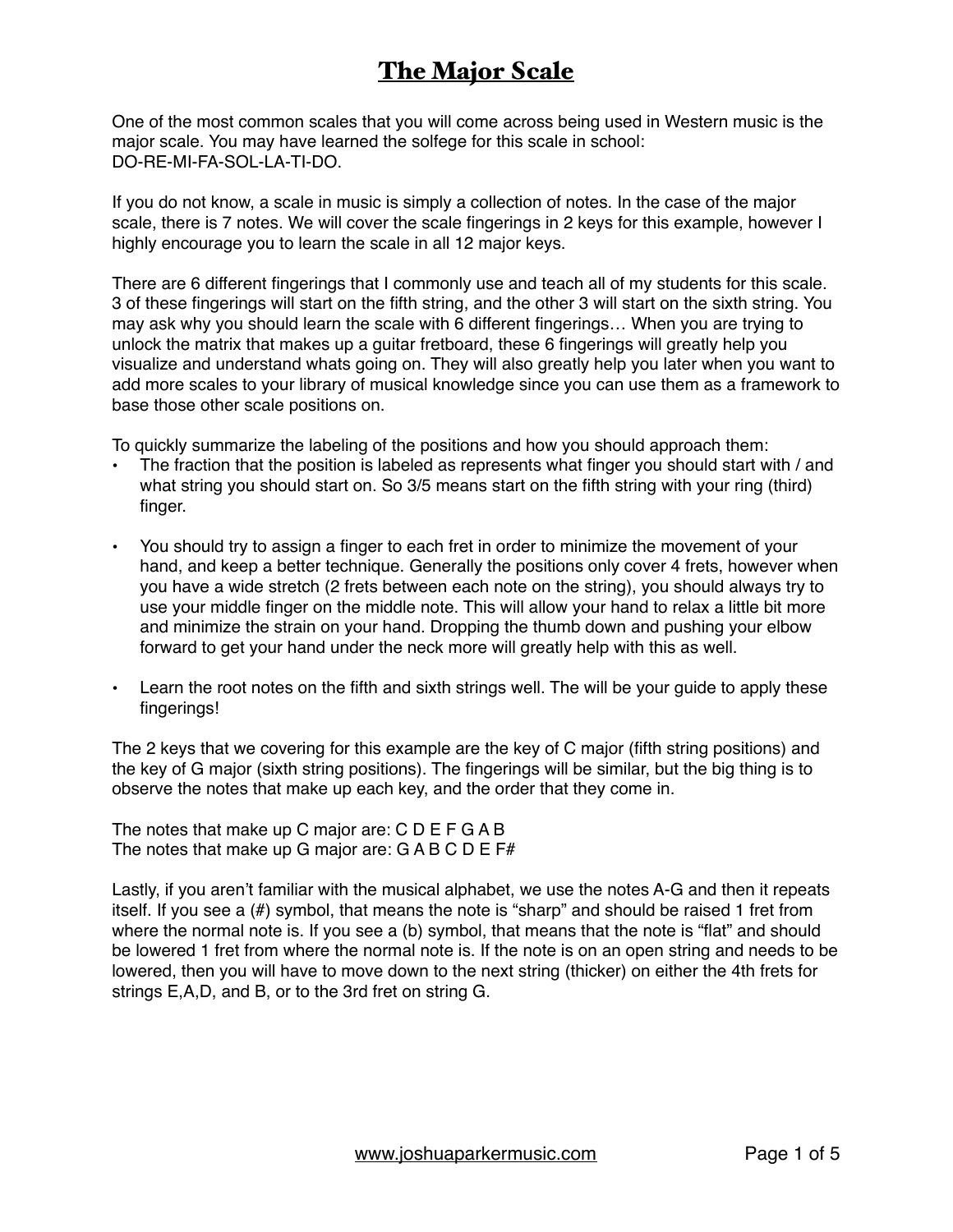The dark circles represent the root note locations. These are where you would start/stop the fingerings if you are playing the scale as an exercise in most cases. It is very important to learn these locations!

This position should start with your ring finger if playing in this position. If playing above the 3rd fret, then start with your pinky and use your index finger to play the notes that would be on the open string.



 $3/5$  Position  $-4/5$  if played in a higher position on the fretboard

This position should start with your middle finger.



[www.joshuaparkermusic.com](http://www.joshuaparkermusic.com) Page 2 of 5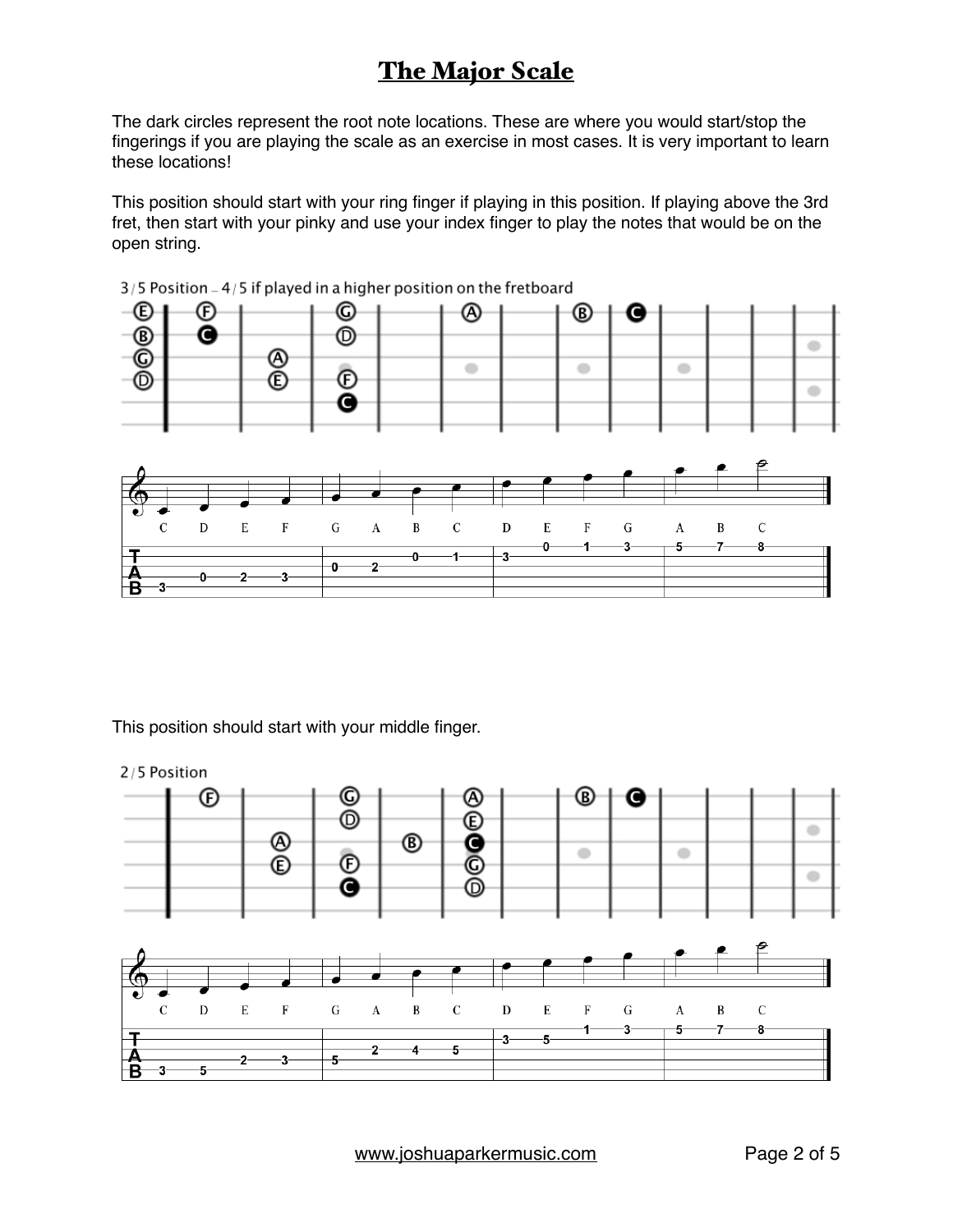This position should start with your index finger. Your middle finger will cover all the middle notes until you get to the first string to ease tension on your hand as mentioned earlier.



This position should start with your ring finger if playing in this position just like the 3/5 position. If playing above the 3rd fret, then start with your pinky and use your index finger to play the notes that would be on the open string.

 $3/6$  Position  $-4/6$  if played in a higher position on the fretboard

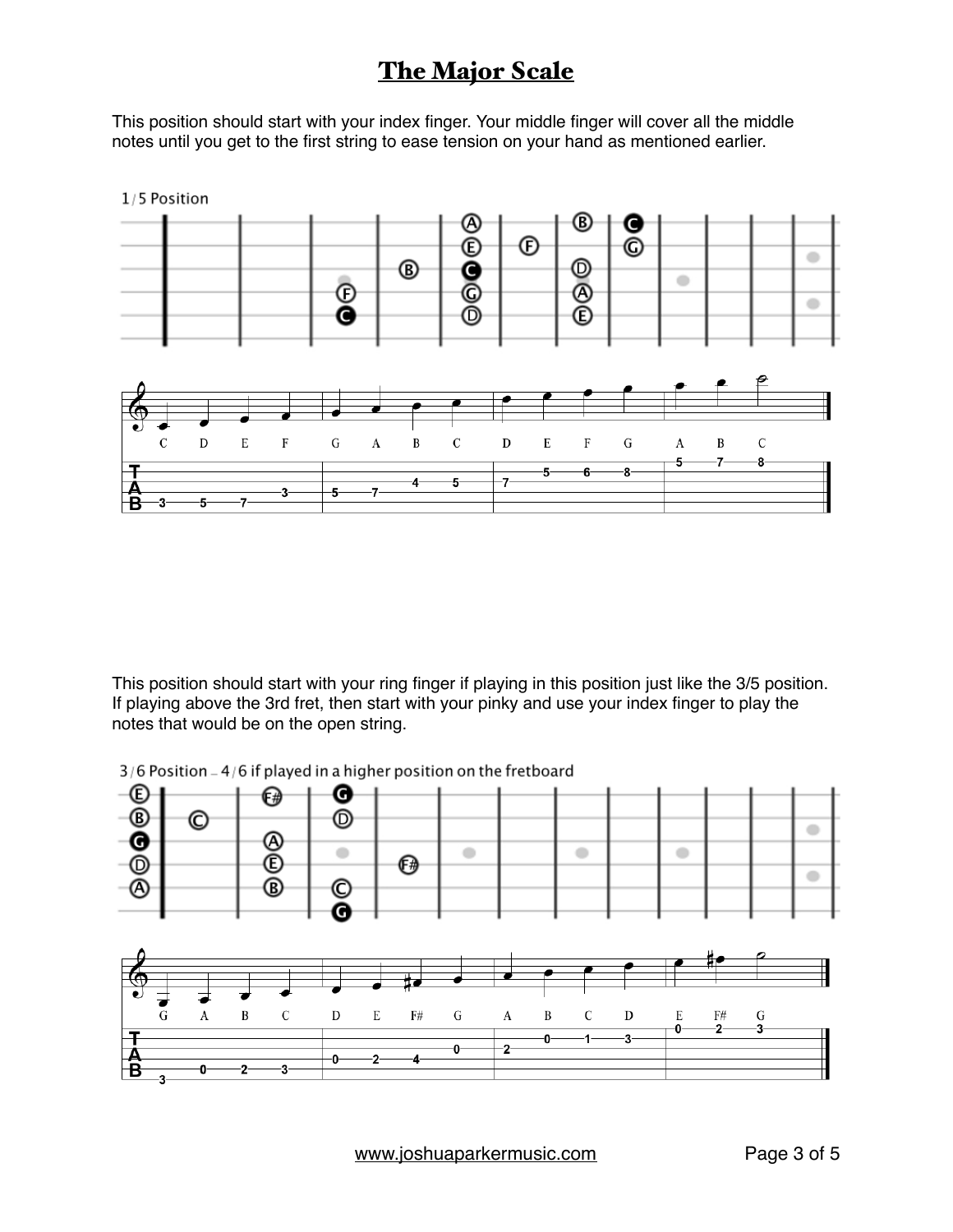This position should start with your middle finger just like the 2/5 position.

2/6 Position



This position should start with your index finger just like the 1/5 position.. Your middle finger will cover all the middle notes until you get to the second string to ease tension on your hand as mentioned earlier.



[www.joshuaparkermusic.com](http://www.joshuaparkermusic.com) Page 4 of 5